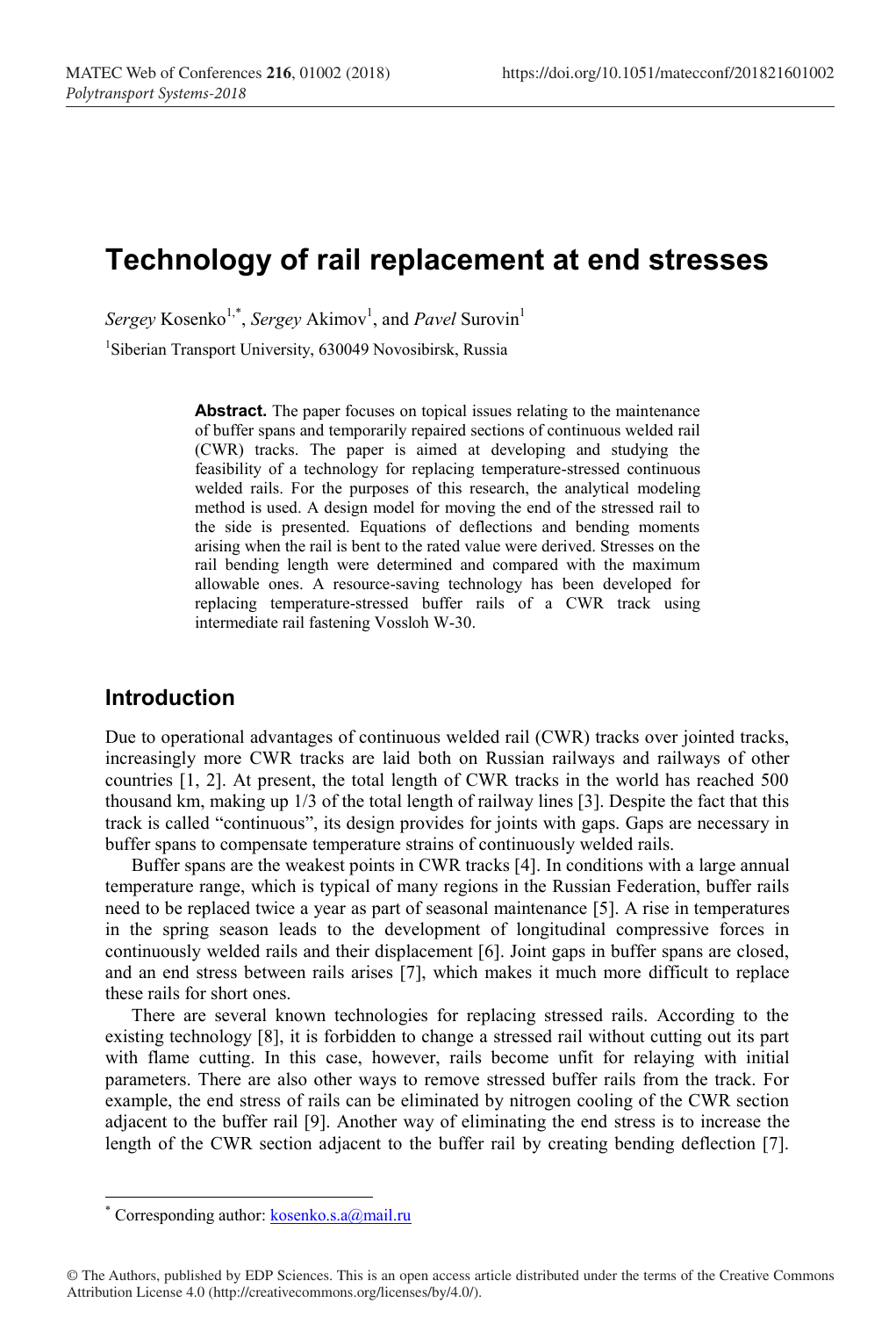These methods are quite complex and cannot provide a sufficient level of occupational safety.

The paper is aimed at developing and studying the feasibility of a technology for replacing temperature-stressed continuous welded rails. The novelty of this research is the proposed technology of replacing stressed rails using a hydraulic rail replacement device, supported by equations of deflections and bending moments to move the rail to the rated value.

## **Research method**

In order to ensure that a removed stressed rail preserves the initial parameters and can be reused many times, a hydraulic rail replacement device is proposed [10] (Fig. 1). The device is designed to replace stressed buffer rails and temporarily repaired sections of CWR tracks.



**Fig. 1**. The hydraulic rail replacement device with intermediate rail fastening: a – ZhBR-65Sh; b – Vossloh W-30.

In order to justify the feasibility of this device, it is necessary to derive equations of deflections and bending moments arising when the rail is bent to the rated value with the hydraulic rail replacement device. Then the stresses arising in the rail should be determined and compared with the maximum allowable ones. The required equations can be derived through analytical modeling.

In a design model, the rail is considered as a beam with a constant cross-section. The bending axis of the beam can be described by the following differential equation:

$$
EJ_z \frac{d^4v}{dx^4} = 0\tag{1}
$$

where *E* is the elastic modulus of the rail steel, Pa;  $J_z$  is the moment of inertia of the rail relative to the vertical axis,  $m<sup>4</sup>$ .

When moving the end of the stressed rail to the side, the rail is exposed to a force *P* generated by the hydraulic device. The force  $P$ , located at an angle  $\alpha$  to the rail axis, can be decomposed into two components:

$$
N = -P\cos\alpha;\tag{2}
$$

$$
Q = -P\sin\alpha,\tag{3}
$$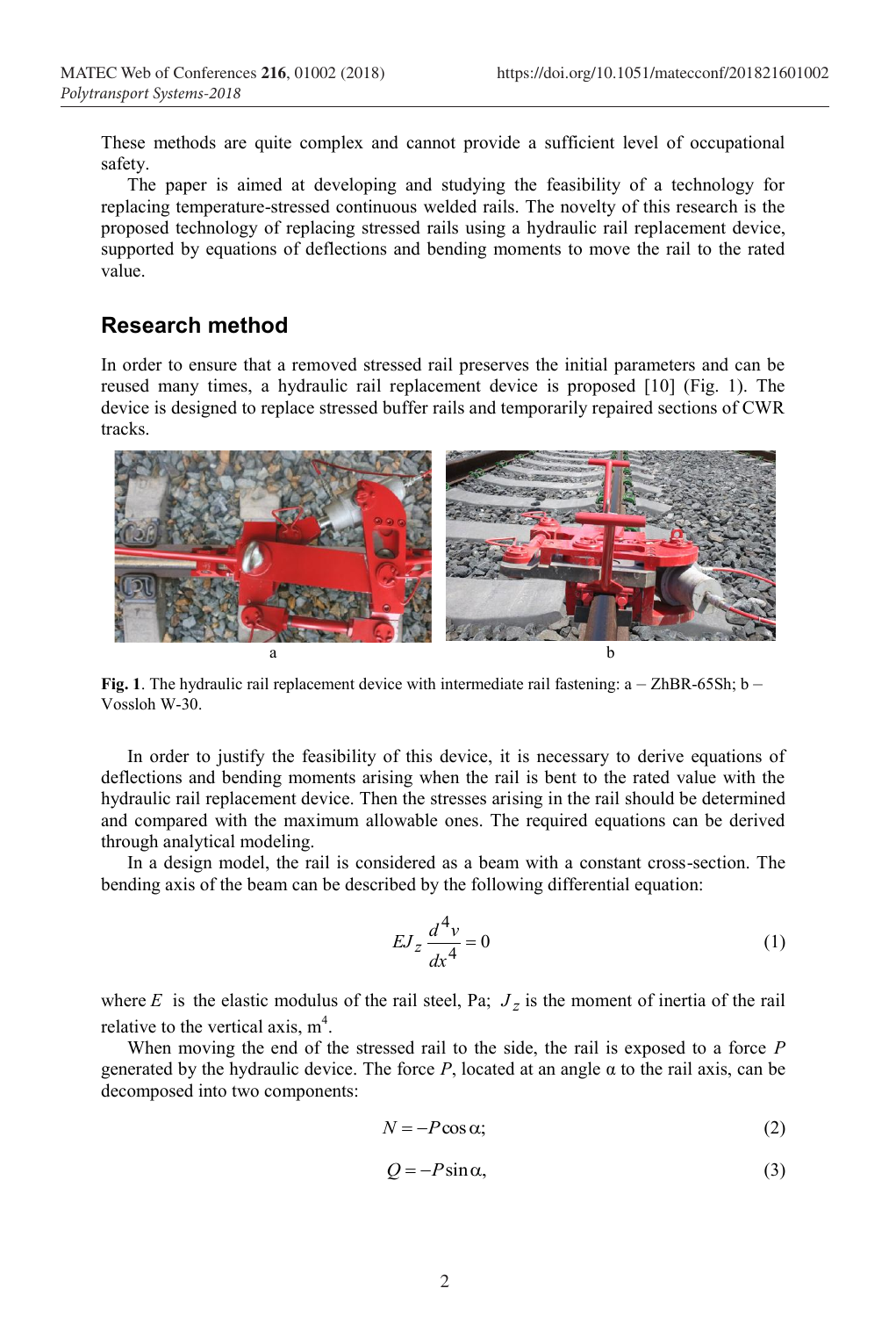where  $N$  is the compressive longitudinal force, N;  $Q$  is the transverse force in the end section.

In this case, the rail will be subject to bending, and the differential equation of the bending axis can be written as:

$$
EJ_z \frac{d^4v}{dx^4} + P\cos\alpha \frac{d^2v}{dx^2} = 0.
$$
 (4)

The design model is shown in Figure 2.



**Fig. 2**. The design model corresponding to the general solution of the differential equation that describes the bending axis of the beam.

Let us introduce a dimensionless coordinate  $\zeta = \frac{x}{l}$  and deflection  $\mu = \frac{v}{b}$  $\mu = \frac{v}{l}$ . Here, *l* is the length of a released section, m; *b* is the value of lateral shifting of a rail, m.

Let us find derivatives of the dimensionless coordinate  $\xi$ :

$$
\frac{dv}{dx} = b\frac{d\mu}{dx} = b\frac{d\mu}{d\xi}\frac{d\xi}{dx} = \frac{b}{l}\frac{d\mu}{d\xi}; \quad \frac{d^2v}{dx^2} = b\frac{d^2\mu}{dx^2} = b\frac{d^2\mu}{d\xi^2}\frac{d^2\xi}{dx^2} = \frac{b}{l^2}\frac{d^2\mu}{d\xi^2};
$$
\n
$$
\frac{d^3v}{dx^3} = b\frac{d^3\mu}{dx^3} = b\frac{d^3\mu}{d\xi^3}\frac{d^3\xi}{dx^3} = \frac{b}{l^3}\frac{d^3\mu}{d\xi^3}; \quad \frac{d^4v}{dx^4} = b\frac{d^4\mu}{dx^4} = b\frac{d^4\mu}{d\xi^4}\frac{d^4\xi}{dx^4} = \frac{b}{l^4}\frac{d^4\mu}{d\xi^4}.
$$

Then the equation (4) can be rewritten as:

$$
EJ_z \frac{b}{l^4} \frac{d^4 \mu}{d\xi^4} + P \cos \alpha \frac{b}{l^2} \frac{d^2 \mu}{d\xi^2} = 0.
$$
 (5)

By multiplying the derived equation by  $\frac{l^4}{E J_z b}$ *z* 4 , we will obtain:

$$
\frac{d^4\mu}{d\xi^4} + \frac{Pl^2\cos\alpha}{EJ_z}\frac{d^2\mu}{d\xi^2} = 0
$$
\n(6)

Let us introduce a dimensionless coefficient  $n^2 = \frac{PQ}{EJ_z}$  $n^2 = \frac{Pl^2 \cos \alpha}{\sigma L}$ .

The general solution of this equation is a function

$$
\mu(\xi) = C_1 + C_2 \xi + C_3 \cos n\xi + C_4 \sin n\xi
$$
\n(7)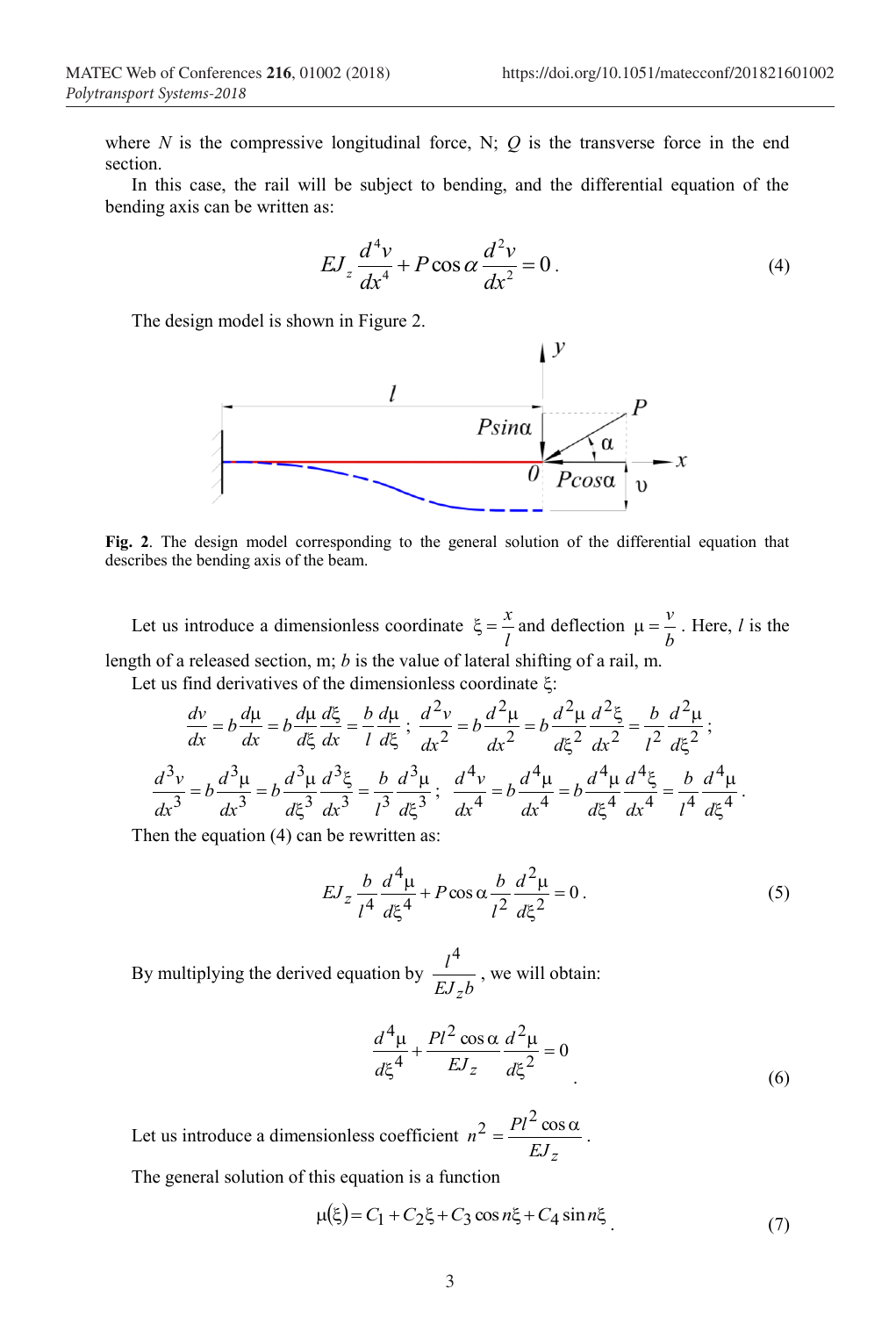When the end of the stressed rail is moved to the side with the hydraulic rail replacement device, there is no contact between the rails at the joint and the end section of the rail cannot be turned. In this case, the boundary conditions can be defined as:

$$
v(l) = 0
$$
,  $v'(l) = 0$ ,  $v(0) = b$ ,  $v'(0) = 0$ ,

or in dimensionless form

$$
\mu(1)=0
$$
,  $\mu'(1)=0$ ,  $\mu(0)=1$ ,  $\mu'(0)=0$ .

System of boundary conditions:

$$
\mu(1) = C_1 + C_2 + C_3 \cos n + C_4 \sin n = 0; \ \mu'(1) = C_2 - C_3 n \sin n + C_4 n \cos n = 0; \n\mu(0) = C_1 + C_2 \cdot 0 + C_3 \cos 0 + C_4 \sin 0 = 1; \ \mu'(0) = C_2 - C_3 n \sin 0 + C_4 n \cos 0 = 0.
$$
\nUnder these boundary conditions, we obtain the following system of equations:

$$
C_1 + C_2 + C_3 \cos n + C_4 \sin n = 0 ;
$$
  
\n
$$
C_2 - C_3 n \sin n + C_4 n \cos n = 0 ;
$$
  
\n
$$
C_1 + C_3 = 1; C_2 + C_4 n = 0.
$$

After intermediate calculations and transformations, the constants of the equations can be determined as follows:

$$
C_1 = \frac{\cos n(\cos n - 1) + \sin n(\sin n - n)}{(\cos n - 1)^2 + \sin n(\sin n - n)}; \ C_2 = \frac{n \sin n}{(\cos n - 1)^2 + \sin n(\sin n - n)}; C_3 = \frac{1 - \cos n}{(\cos n - 1)^2 + \sin n(\sin n - n)}; \ C_4 = \frac{-\sin n}{(\cos n - 1)^2 + \sin n(\sin n - n)}.
$$

Then the expression for deflections will look like this:

$$
\mu(\xi) = \frac{\cos n(\cos n - 1) + \sin n(\sin n - n) + (n \sin n)\xi + (1 - \cos n)\cos n\xi - \sin n \sin n\xi}{(\cos n - 1)^2 + \sin n(\sin n - n)}\tag{8}
$$

Let us write the second derivative

$$
\mu''(\xi) = -n^2 \frac{(1 - \cos n)\cos n\xi - \sin n \sin n\xi}{(\cos n - 1)^2 + \sin n(\sin n - n)}
$$
(9)

The equation of the bending moment will look like this:

$$
M = -EJ_z \frac{b}{l^2} \mu''(\xi) = -\frac{EJ_z b}{l^2} n^2 \frac{- (1 - \cos n)\cos n\xi - \sin n\sin n\xi}{(\cos n - 1)^2 + \sin n(\sin n - n)} =
$$
  
=  $Pb \cos \alpha \frac{(1 - \cos n)\cos n\xi - \sin n\sin n\xi}{(\cos n - 1)^2 + \sin n(\sin n - n)}$  (10)

The stresses arising in the buffer rail when one of its ends is moved to the rated value with the hydraulic rail replacement device are determined by the formula:

$$
\sigma = \frac{N}{A} + \frac{M}{J_z} y \,, \tag{11}
$$

where *A* is the cross-sectional area of the rail, equal to 82.65 cm<sup>2</sup>,  $J_z = 564$  cm<sup>4</sup>, y is the distance to the furthest point.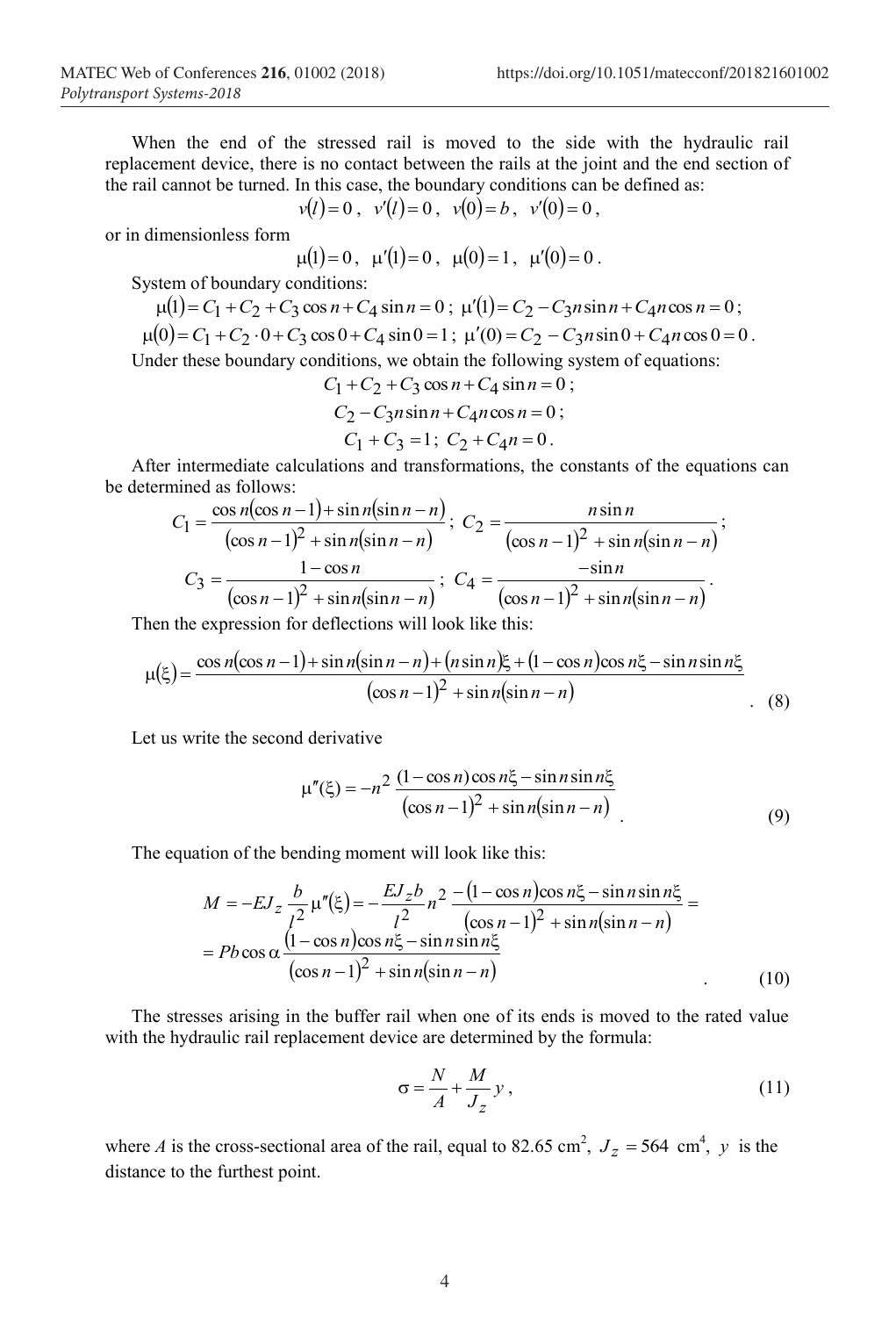### **Results**

Based on the derived equations of deflections and bending moments, stresses in different sections of the rail were determined. Their values are given in Table 1.

| Parameter               | Distance from the end, m: |          |          |         |          |          |          |  |
|-------------------------|---------------------------|----------|----------|---------|----------|----------|----------|--|
|                         |                           |          |          |         |          |          |          |  |
| Deflection, m           | 0.16                      | 0.15     | 0.12     | 0.08    | 0.04     | 0.01     | 0.00     |  |
| Bending moment,<br>kN·m | $-4.67$                   | $-5.05$  | $-3.23$  | 0.00    | $-3.23$  | $-5.05$  | $-4.67$  |  |
| Stress, MPa             | $-62.17$                  | $-67.16$ | $-42.95$ | $-0.06$ | $-42.95$ | $-67.16$ | $-62.17$ |  |

**Table 1.** Stresses arising in sections when one of ends of a stressed rail is released.

The maximum edge stresses arising in sections during the release of the stressed rail reach 67.16 MPa. They do not exceed the maximum allowable edge tensile stresses in the rail foot (240 MPa). Therefore, plastic deformations will not occur in the rail if the length of its bending part will be 6 m. The hydraulic rail replacement device can be used to replace temperature-stressed rails of CWR tracks.

The Department of Track and Track Facilities, Siberian Transport University, in collaboration with the Road Design and Engineering Office of the West Siberian Railway, developed a buffer rail replacement process for CWR tracks using KB-65 separate clip-bolt fastenings with plates, and then launched this process into production. A patent [11] was obtained. The features of this operating procedure are detailed in [12].

Over the past years, track sections with KB-65 fastenings throughout Russia have been replaced for fastenings that have a small number of elements and are less metal-intensive. These include Russian products – ZhBR fastenings of various modifications (for reinforced concrete sleepers) and APC-4 (anchor-type fastenings), as well as imported fastenings – *W*-30 (*Vossloh*) and *P*-350 (*Pandrol*).

Screw-dowel rail fastenings without plates, ZhBR-65Sh and *Vossloh* W-30, are of particular interest. These types of fastenings are promising: they ensure smooth movement and effective interaction of rolling stock with track superstructures.

In this connection, a technological process and a process chart were developed to replace temperature-stressed rails with screw-dowel fastenings (*W*-30 and ZhBR-65Sh). A schedule for replacement of stressed buffer rails with *W*-30 fastenings (*Vossloh*) is presented in Figure 3.

The work is carried out by a track repair team of eight members [13].

Prior to closing the relevant section for train traffic and beginning the replacement of buffer rails, preparatory steps should be taken: pulling screws of rail fastenings in anchoring sections (50 m away from the rail to be replaced in both directions) [9]; loosening and removal of four fish bolts (second and fifth ones) at two joints.

After the completion of the preparatory steps listed above, the relevant section is closed for train traffic. The work area is fenced in accordance with [14].

W-30 rail fastenings are dismantled from joint sleepers. The rail is lifted with a hydraulic jack. A pad is removed from the rail foot on the joint sleeper, which is on the side of the buffer rail.

The next steps are dismantling the rail joint and assembling the hydraulic rail replacement device. The device is activated. Pressure is created in the hydraulic system of the device. This transfers a separating force to wedge clamps. In this state, the hydraulic device functions as a joint plate. This prevents the rail from being released and ensures safety at work.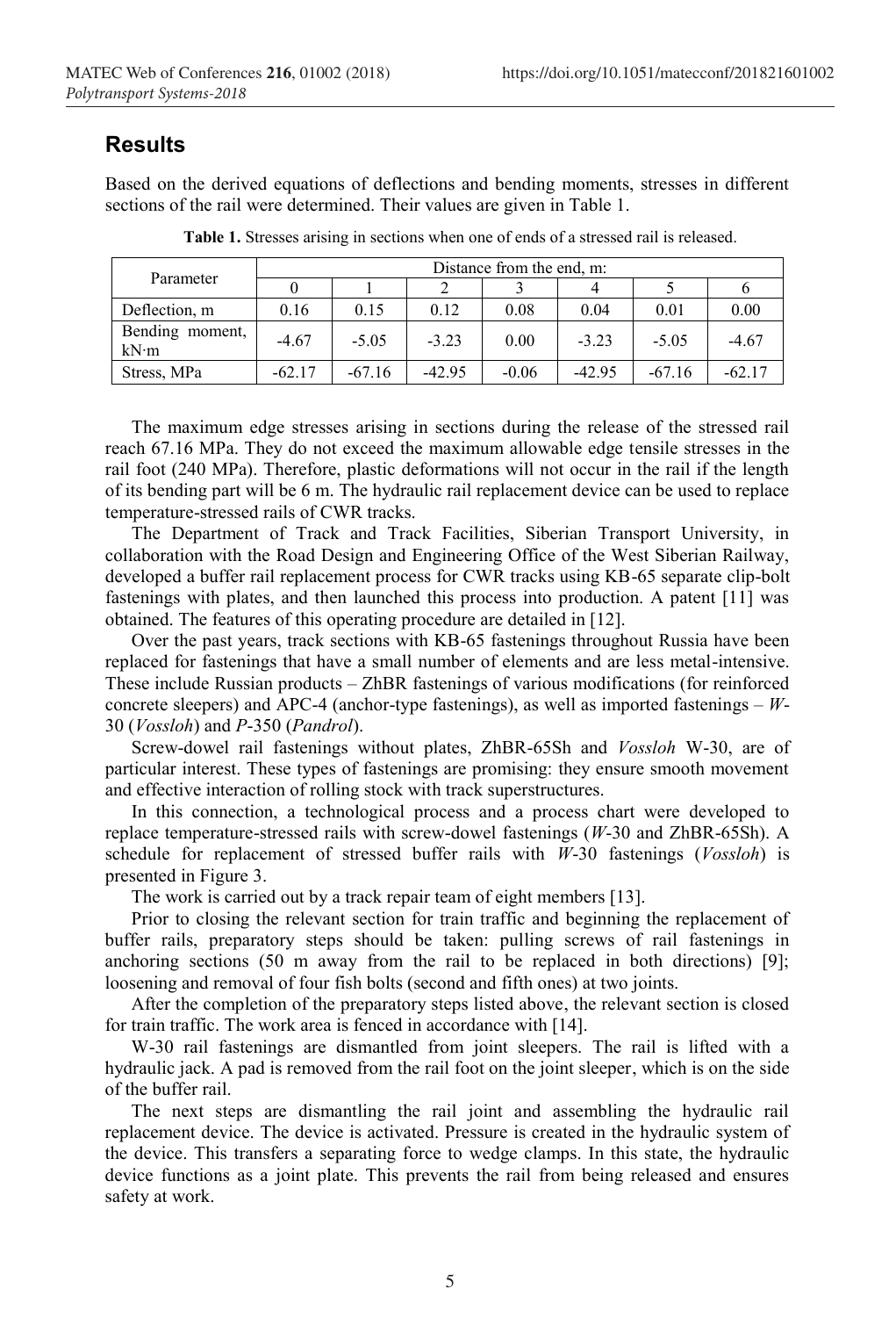Then fastening elements are removed from the temperature-stressed buffer rail at 10 sleeper ends on the side of the hydraulic rail replacement device (on the inner side). On the outside of the rail, elastic clips are moved to the mounting position [15]. In this case, the length of the released rail will be 6 meters, which corresponds to the design model (Fig. 2) for determining edge stresses in the rail foot.

| Operation                                                                                                                                                            | Time, minutes                                                                               |               |    |  |  |  |  |
|----------------------------------------------------------------------------------------------------------------------------------------------------------------------|---------------------------------------------------------------------------------------------|---------------|----|--|--|--|--|
|                                                                                                                                                                      | 35<br>45<br>5<br>15<br>20<br>25<br>30<br>40<br>50<br>55<br>60<br>65<br>70<br>75<br>80<br>10 | 85            | 90 |  |  |  |  |
| 1 Lubrication of fish bolts, installation of additional                                                                                                              | $Ne$ 1-2                                                                                    |               |    |  |  |  |  |
| washers and removal of the 2nd and 5th bolts                                                                                                                         |                                                                                             |               |    |  |  |  |  |
| 2 Cleaning the fastenings from dirt                                                                                                                                  | $Ne$ $1-2$                                                                                  |               |    |  |  |  |  |
| 3 Pulling sleeper screws in anchoring sections (50 m away<br>from the rail to be replaced in both directions)                                                        | No 3-8                                                                                      |               |    |  |  |  |  |
| 4 Closing the relevant section for train traffic in the<br>prescribed manner                                                                                         |                                                                                             |               |    |  |  |  |  |
| 5 Installation of cross bulkheads                                                                                                                                    | $N2$ 1-2                                                                                    |               |    |  |  |  |  |
| 6 Unscrewing the screws from joint sleepers, removal of<br>elastic clips and angled guide plates; lifting the rail with a<br>jack, installing the plate              | $Ne3-4$                                                                                     |               |    |  |  |  |  |
| 7 Unscrewing the nuts and removing four fish bolts,<br>removal of joint plates                                                                                       | $No 1-2$                                                                                    |               |    |  |  |  |  |
| 8 Assembling the hydraulic rail replacement device at the<br>joint to be expanded and activating the device by applying<br>pressure to the system                    | No 5-6                                                                                      |               |    |  |  |  |  |
| 9 Dismantling screws, clips and angled guide plates on the<br>rail inside at 10 sleeper ends                                                                         | $Ne$ 3-4                                                                                    |               |    |  |  |  |  |
| 10 Moving the elastic clips to the mounting position on the<br>rail outside at 10 sleeper ends                                                                       | No 7-8                                                                                      |               |    |  |  |  |  |
| 11 Injection of a working fluid into the hydraulic cylinder<br>of the hydraulic rail replacement device and moving<br>the end of the rail to be replaced to the side | Ne <sub>6</sub>                                                                             |               |    |  |  |  |  |
| 12 Disassembling the hydraulic rail replacement device                                                                                                               | No 5-6                                                                                      |               |    |  |  |  |  |
| 13 Unscrewing the nuts and removing four fish bolts,<br>removal of joint plates                                                                                      | No 1-2                                                                                      |               |    |  |  |  |  |
| 14 Loosening the sleeper screws and transferring the clips<br>to the mounting position                                                                               | $Ne3-4$                                                                                     |               |    |  |  |  |  |
| 15 Installation of a gantry crane, removal of the rail to be<br>replaced, adjustment of rail pads, installation of a new rail                                        | $N2$ 5-8                                                                                    |               |    |  |  |  |  |
| and removal of the gantry crane outside the track gauge                                                                                                              |                                                                                             |               |    |  |  |  |  |
| 16 Lubrication and installation of joint plates, installation<br>of eight fish bolts at two joints                                                                   |                                                                                             | $N2$ 1-2, 5-6 |    |  |  |  |  |
| 17 Bringing the elastic clips to the design position and<br>tightening the screws; installation of angled guide plates<br>and clips, turning the screws              |                                                                                             | $Ne$ 3-4, 7-8 |    |  |  |  |  |
| 18 Opening the relevant section for train traffic in the<br>prescribed manner                                                                                        |                                                                                             |               |    |  |  |  |  |
| 19 Removal of cross bulkheads                                                                                                                                        |                                                                                             | $-$ No 1-2    |    |  |  |  |  |
| 20 Lubrication and installation of the 2nd and 5th bolts<br>at two joints, tightening 12 fish bolts                                                                  | No 1-2, 5-6                                                                                 |               |    |  |  |  |  |
| 21 Tightening the screws on the buffer rail                                                                                                                          | $Ne$ 3-4, 5-6                                                                               |               |    |  |  |  |  |

**Fig. 3.** A schedule for replacement of stressed buffer rails with the *W*-30 (*Vossloh*) screw=dowel rail fastening without plates.

After releasing a part of the rail from connections with the base, the end of the stressed rail can be moved to the side using the hydraulic rail replacement device. The end of the buffer rail is moved to the side up to the width of the rail foot and a small gap to ensure free longitudinal rail movement. In this case, the deformed axis of the bending part of the buffer rail will correspond to the design model (Fig. 2). Values of deflection are given in Table 1. Wedge clamps of the device are wedged. The hydraulic rail replacement device is disassembled.

Simultaneously with the removal of the hydraulic device, the joint plates on the second joint are dismantled. The elastic clips of the fastenings on the stressed part of the rail are moved to the mounting position [15].

Then the rail is replaced. A gantry crane is used to remove an old rail and install a new one [13].

After laying a new buffer rail of a shorter length, joint plates with four bolts at each joint are installed on both rail joints. Intermediate fastenings are installed along the entire length of the rail. Then track is opened for train traffic in the prescribed manner.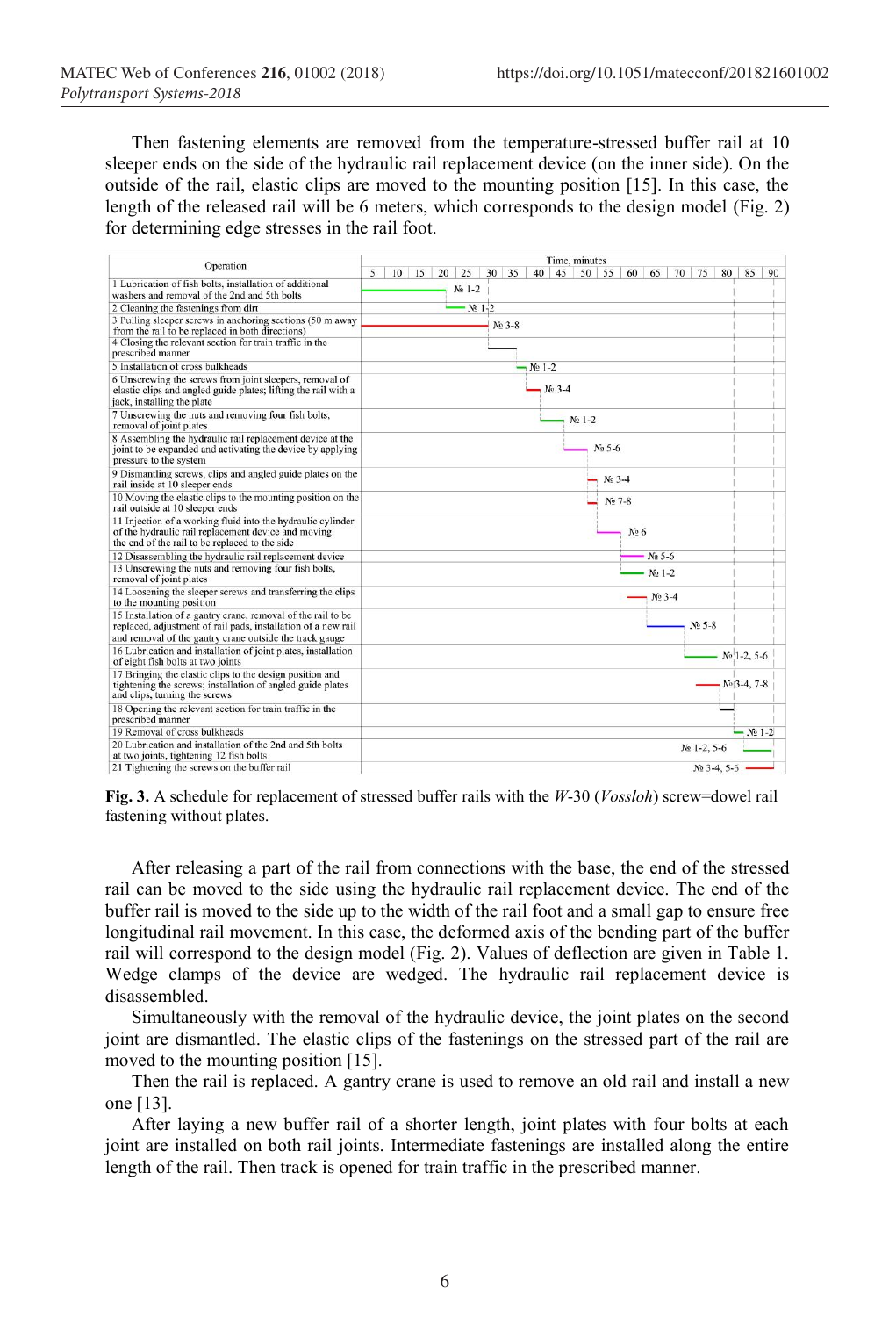At the final stage, the remaining four bolts are installed. Nuts of all 12 fish bolts are tightened. In addition, the sleeper screws are tightened along the entire length of the buffer rail.

The total duration of on-track operations that require the section to be closed for train traffic is 55 minutes.

### **Conclusion**

Using the derived equations of deflections and bending moments, as well as calculated edge stresses at the rail foot arising from its bending with the hydraulic rail replacement device, the feasibility of the proposed technology for replacing temperature-stressed continuous welded rails was justified. The developed technology will allow rails to be replaced without flame cutting. In this case, rails can be reused many times after seasonal replacements. The research results will contribute to timely maintenance of buffer spans and resource saving by increasing the life cycle of the basic element of track superstructures – the rail. The practical value of the proposed technology is that it ensures the safety and mechanization of work.

The technologies developed for KB-65, ZhBR-65Sh and *Vossloh W*-30 are applicable to 70% of the total length of continuous welded rail tracks in Russia. The proposed technologies are also applicable to railways of other countries that use similar fastenings. Further research may be aimed at improving the technology for replacing stressed rails for the considered and other types of intermediate fastenings. This will improve safety and reduce the time of maintenance.

#### **References**

- 1. P. Wang , K. Xie, L. Shao, L. Yan, J. Xu, R. Chen, Smart Materials and Structures, **25**, 015019 (2016).
- 2. H.-U. Bae, J.-Y. Choi, J. Moon, N.-H. Lim, Journal of Rail and Rapid Transit, **230**, 747-758 (2016).
- 3. P. Wang, K. Xie, R. Chen, L. Shao, L. Yan, H. Liu, M. Zhang, Journal of Sensors, **2016**, 3917604 (2016).
- 4. V.M. Ermakov, M.A. Egorov, Railway Track and Facilities, **9**, 25-29 (2015). (in Russian)
- 5. V.I. Novakovich, Railway Track and Facilities, **11**, 2-4 (2008). (in Russian)
- 6. N.Ö. Bezgin, 4<sup>th</sup> International Conference on Welding Technologies and Exhibition (Gaziantep, Turkey, 2016).
- 7. G.G. Zhulev, RU Patent 2045601 (1995). (in Russian)
- 8. Instrukcija po ustrojstvu, ukladke, soderzhaniju i remontu besstykovogo puti [Instructions for the installation, laying, maintenance and repair of a continuous welded path], of 14.12.16 No. 2544/р (Moscow, 2016). (in Russian)
- 9. G.G. Zhulev, RU Patent 2064027 (1996). (in Russian)
- 10. S.A. Kosenko, R.V. Shangin, A.S. Shurugin, S.S. Akimov, Modern Technologies. System Analysis. Modeling, **3(47)**, 187-190, (2015). (in Russian)
- 11. A.S. Shurugin, R.V. Shangin, S.A. Kosenko, S.S. Akimov, N.N. Starovoyt, RU Patent 2643324 (2018). (in Russian)
- 12. S.A. Kosenko, A.S. Shurugin, O.G. Yudin, S.S. Akimov, Transport of the Urals, **2(49)**, 44-47 (2016). (in Russian)